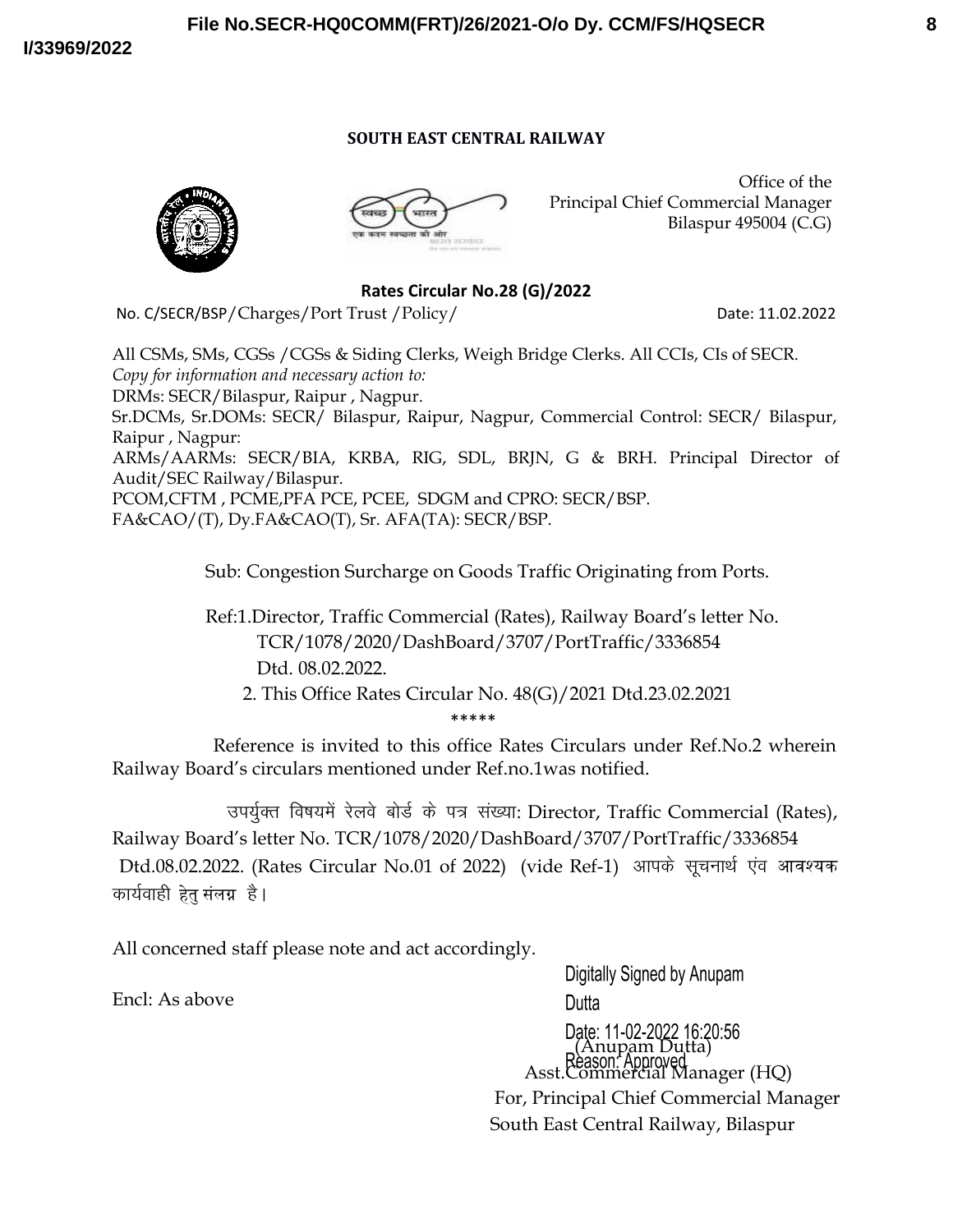# भारत सरकार (GOVERNMENT OF INDIA) रेल मंत्रालय (MINISTRY OF RAILWAYS) रेलवे बोर्ड (RAILWAY BOARD)

No.TCR/1078/2020/DashBoard/3707/PortTraffic/3336854 Dated:  $08.02.2022$ 

## The General Manager. All Zonal Railwavs.

**Sub: Congestion Surcharge on Goods Traffic Originating from Ports.** 

Ref.: Board's letter No.TCR/1078/2014/27 dated 26.02.2018 and 28.02.2019 (Rates Circular No.03 of 2018, Rates Circular No.04 of 2019 and Rates Circular no.05 of 2021).

بمارك بمارك بمارك

- Please refer to Rates Circulars under reference whereby it was decided to  $1<sub>1</sub>$ withdraw the levy of Port Congestion Surcharge @ 10% on Base Freight Rate on all goods traffic, including Containers traffic, originating from Ports. These instructions are valid up to 31,03,2022.
- $2<sub>1</sub>$ The matter has been reviewed and the Competent Authority has decided that these instructions shall be continued to be in force beyond 31.03.2022 till 31.03.2023.
- $3.$ This issues in consultation with Traffic Transportation and with the concurrence of Finance Directorate of Ministry of Railways.

śhợp Pandey) Director Traffic Commercial(Rates) Railway Board. anshoo.pandev@gov.in 011-2304 7359

No.TCR/1078/2020/DashBoard/3707/PortTraffic/3336854

Dated: 08.02.2022

### Copy for information and necessary action to:

- 1. Principal Financial Advisor, All Indian Railways.
- 2. Dy.C&AG of India (Railways), Room No.222, Rail Bhavan, New Delhi.

for Member (Finance) <sup>1</sup>Railway Board

40